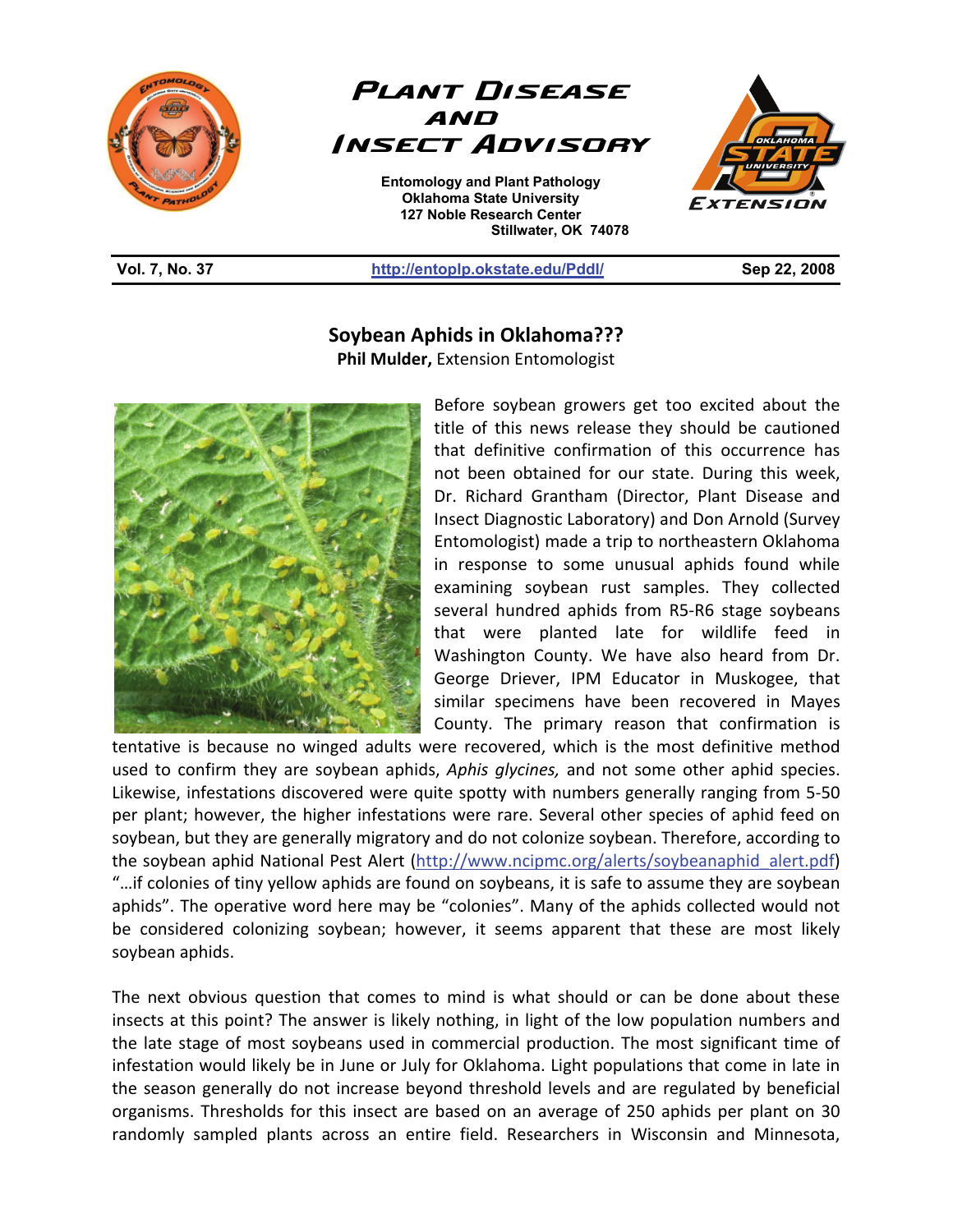where the aphids have been present for this entire decade, are now suggesting a speedscouting method to make decisions on spraying for soybean aphid. Speed-scouting involves training your eye to accurately estimate what a group of 40 aphids on a leaf looks like. Next, sample up to 16 random plants in a "W" or "Z" pattern across the field. Look on the undersides of all leaves and once you have decided that each plant has more or less than 40 aphids, move to the next plant. After 11 plants have been sampled, if all the plants sampled do not have 40+ aphids per plant then sample the remaining 5 plants to confirm your first estimate. If more than 40+ aphids per plant are found on the first 11 plants, treatment can be considered. Forty aphids per plant is not considered a threshold, it just allows the scout too quickly and accurately (based on a mathematical model using detailed field data) scout a large amount of soybean acres and make a resemble decision with a minimum of effort. Regular visits to the field would be needed to ascertain if populations of aphids were increasing. The most critical period of time to monitor for soybean aphid is between the late seedling stage (V2, two fully expanded trifoliate leaves) to blooming stage (R1-R2) of soybean.

The soybean aphid is a small yellow aphid with distinct black-tipped cornicles (tailpipes) on the tip of the abdomen. They can be found commonly on stem apices and young leaves of growing soybean plants. They have a complex life cycle that can involve as many as 15-20 generations per year and two very different types of host plants. Winter survival is experienced by the egg stage on species of *Rhamnus* (Buckthorn). Nymphs hatch in the spring and after two generations of wingless females, a generation of winged females is produced that migrates from buckthorn to soybean. During the summer, many generations exist on soybean until there is a migration back to buckthorn by winged females which give rise to wingless females that lay the eggs for the next generation. While on soybean plants, aphid feeding can cause distorted leaves, stunted plants, reduced pod and/or seed counts and yellowed color. Sooty mold may also develop on the honeydew excreted by these insects. On top of all this, soybean aphids have been "implicated" in transmission of a number of plant viruses including soybean mosaic, bean yellow mosaic, peanut stunt, alfalfa mosaic and peanut stripe.